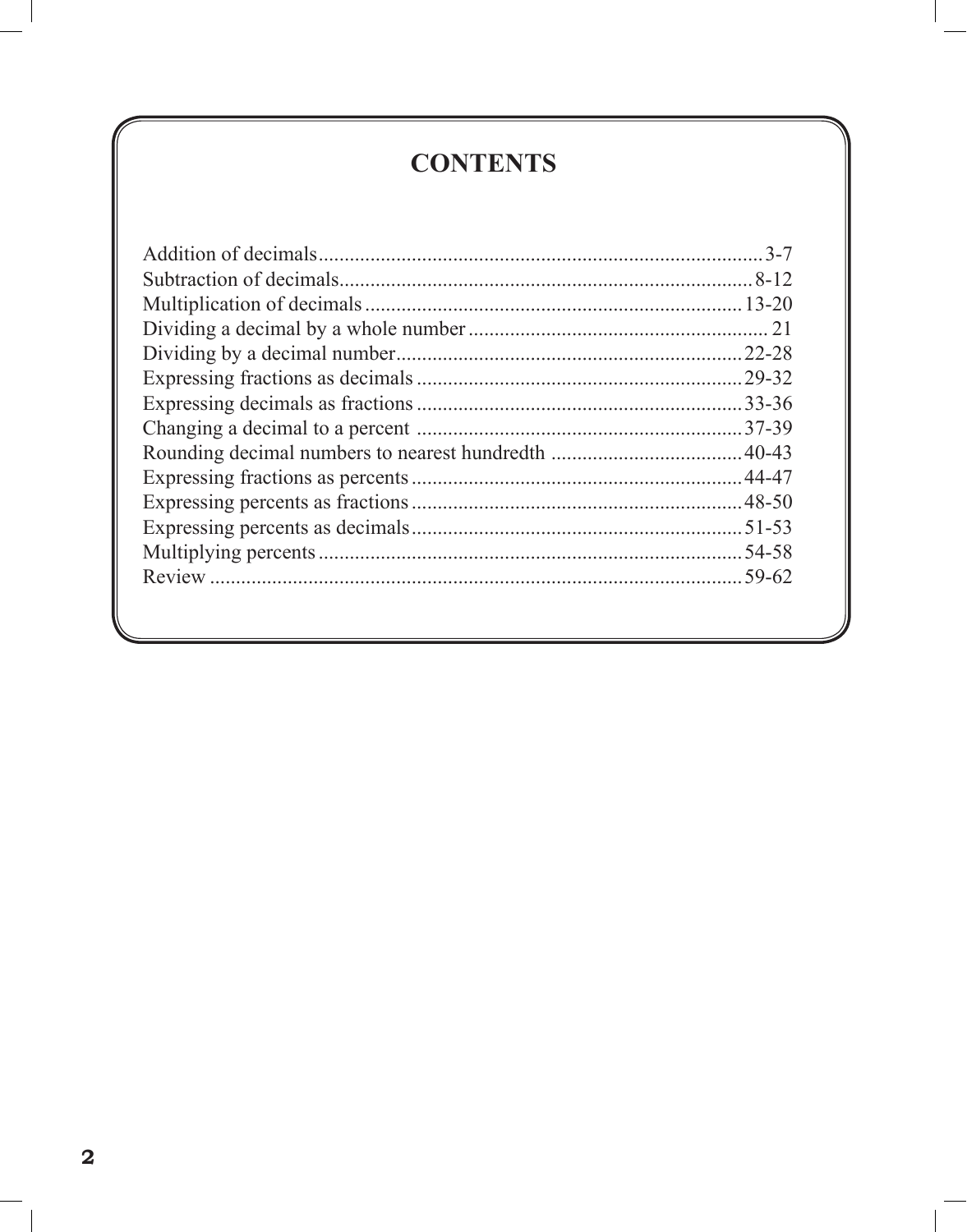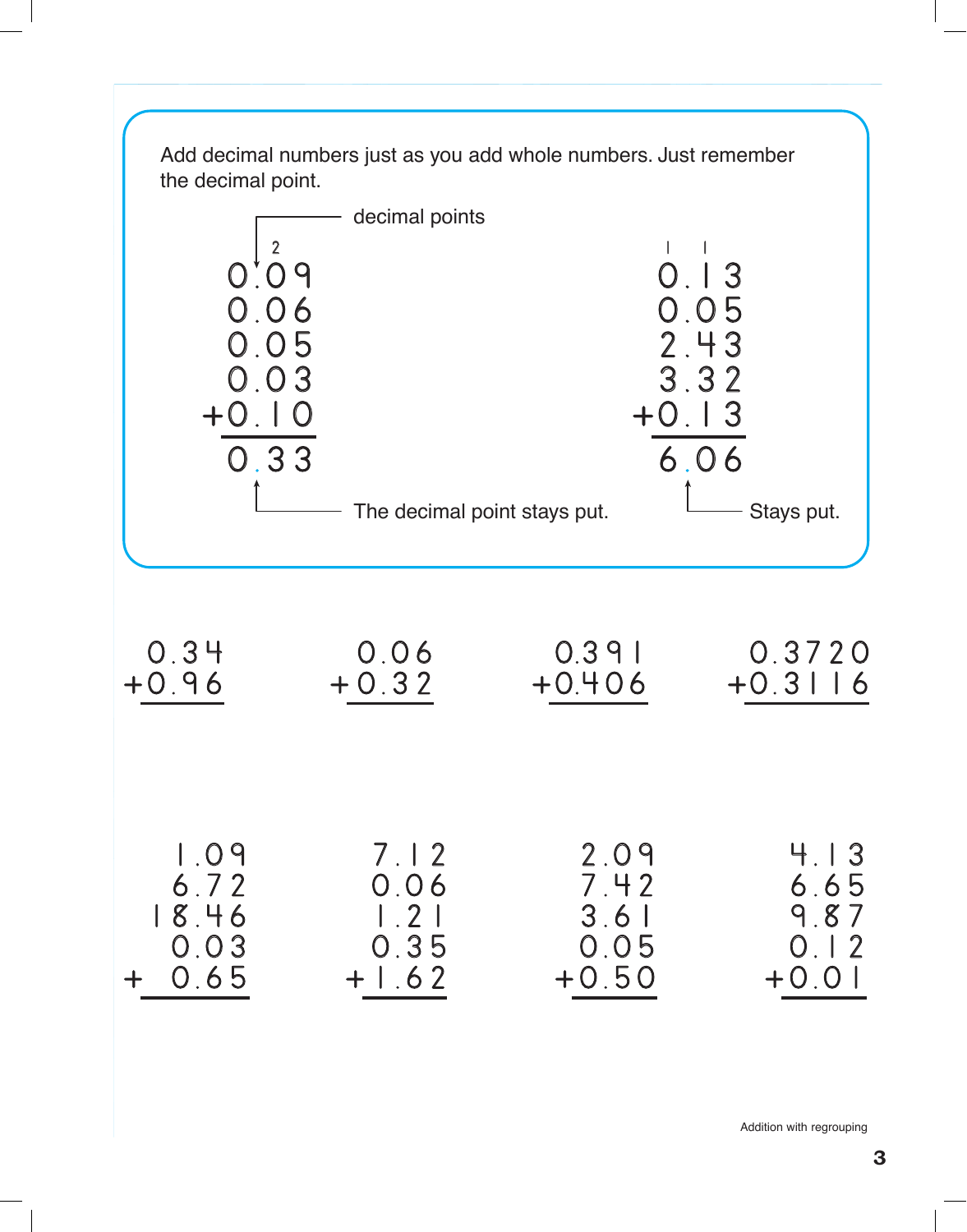| $1.6$ $\overline{\phantom{0}}$        | 3.62                                                                        | 3.48                   | 0.28                            |
|---------------------------------------|-----------------------------------------------------------------------------|------------------------|---------------------------------|
| 3.043                                 | 0.48                                                                        | 9.10                   | 0.39                            |
| 0.231                                 | 0.50                                                                        | 6.70                   | 0.51                            |
| $+0.480$                              | $+6.03$                                                                     | $+5.20$                | $+2.60$                         |
| 109.85                                | 217.0                                                                       | 37.12                  | $\mathsf{O}$ . $\mathsf{I}$     |
| 69.79                                 | 963.5                                                                       | 43.29                  | 0.3                             |
| 19.20                                 | 14.8                                                                        | 84.76                  | 0.2                             |
| $+28.40$                              | $+ 0.9$                                                                     | $+31.55$               | $+0.7$                          |
| Example:<br>9<br>16.33<br>5.1<br>1.39 | Use zeros as place holders.<br>09.00<br>16.33<br>05.10<br>$+01.39$<br>31.82 | 67.3<br>3.42<br>$+7.3$ | 8.3<br>46.95<br>6.84<br>$+9.73$ |
| 46.3                                  | 18.906                                                                      | 13.606                 | 2.2                             |
| 6.75                                  | 0.19                                                                        | 1.8                    | 22.                             |
| 0.37                                  | 2.02                                                                        | 3.32                   | 0.22                            |
| $+5.1$                                | $+7.567$                                                                    | $+4.0$                 | $+22.22$                        |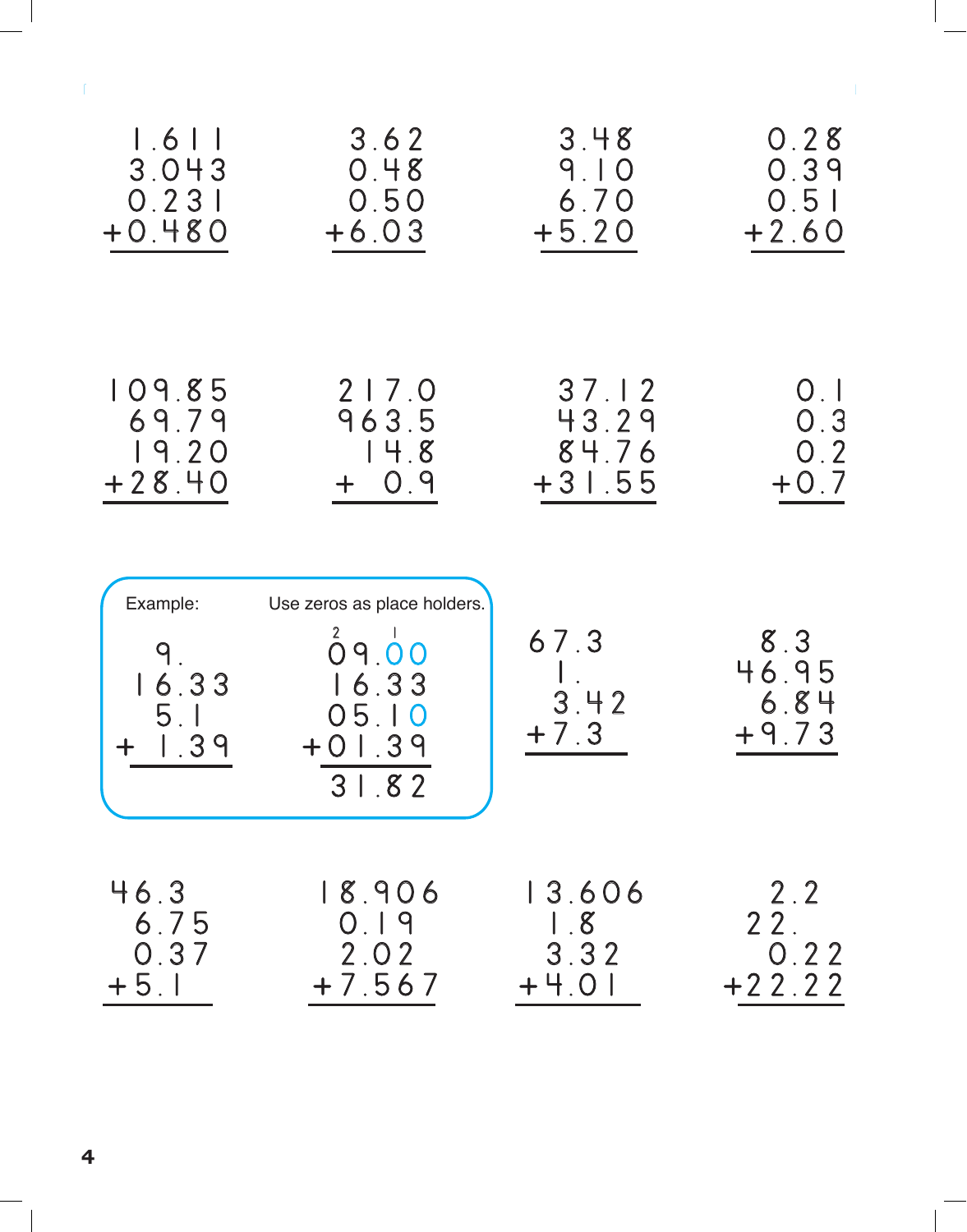| 3 <sub>1</sub><br>46.52<br>3.6<br>$+0.391$ | 400.6<br>30.<br>2.9<br>0.31<br>$+$ | 69.97<br>6.<br>3.21<br>$+11.03$ |
|--------------------------------------------|------------------------------------|---------------------------------|
| 40.6                                       | 69.75                              | 540.1                           |
| 9.86                                       | 3.8                                | 23.                             |
| 3.02                                       | 4.07                               | 47.                             |
| $+$ $+$ $+$ .                              | $+32.63$                           | $+152.9$                        |
| 239.8                                      | 0.3045                             | 1.307                           |
| 41.2                                       | 0.962                              | 21.965                          |
| 961.                                       | 0.1                                | 0.488                           |
| 1.96                                       | $+0.3725$                          | $+0.596$                        |
| 39.27                                      | 96.62                              | 1.35                            |
| 4.53                                       | 6.753                              | 21.76                           |
| 2.96                                       | 4.069                              | 1.5                             |
| $+1.504$                                   | $+37.156$                          | $+3.06$                         |